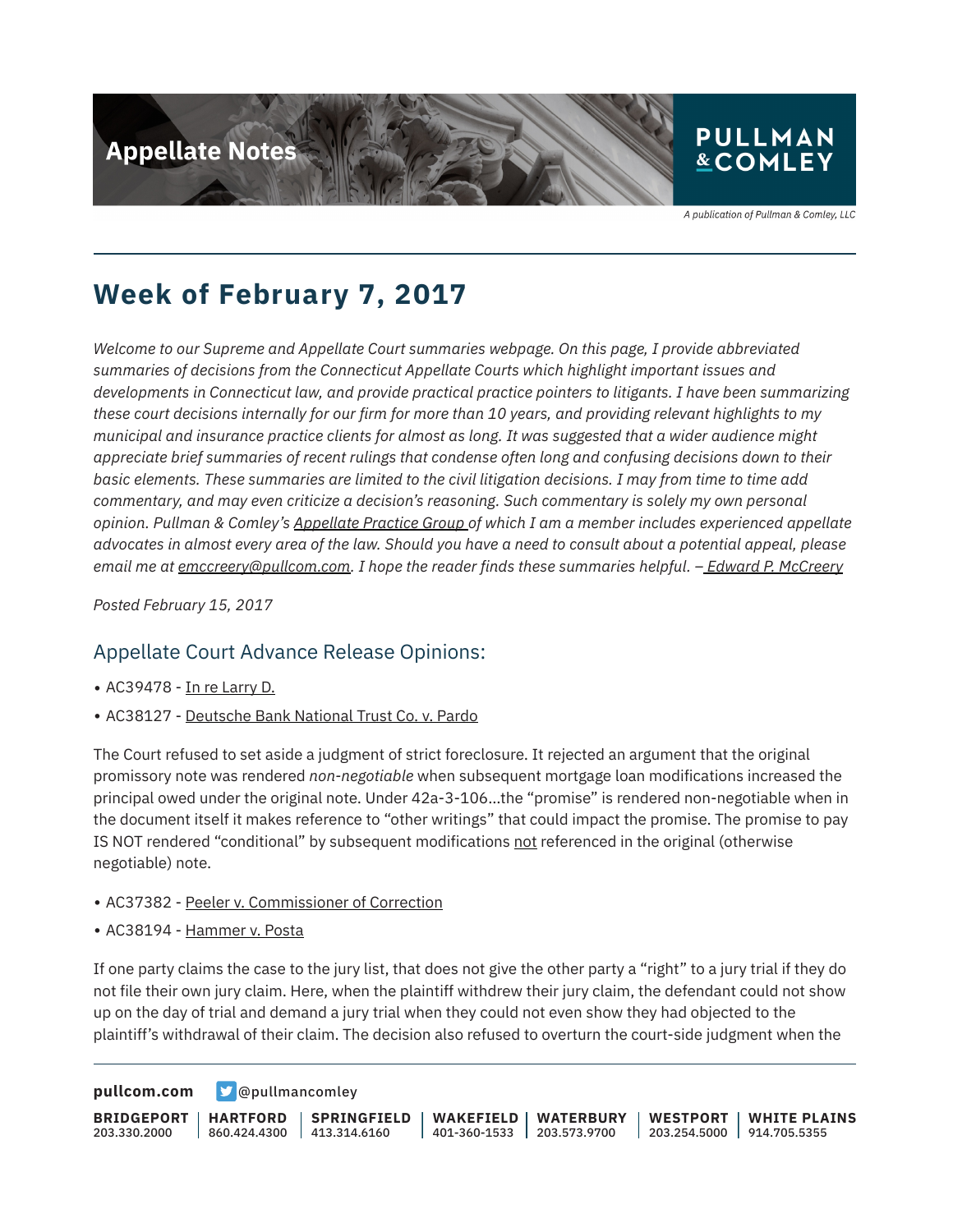# **PULLMAN &COMLEY**

### Week of February 7, 2017

(senior) judge mused on the record that he had not bothered to read the exhibits but assumed plaintiff's counsel accurately summarized them. Such behavior was not deemed appropriate, but was not grounds to overturn the judgment when the exhibits were extensively talked about by the witnesses on the record that the Judge obviously heard, .and the defendant did not point out any particular misreps to the trial judge by counsel.

#### ● AC38343 - Gordon v. Gordon

(Pro Se) Ex husband sued ex-wife for conduct during the divorce for larceny, extortion and fraud. The Trial Court granted summary judgment to the defendant finding all the claims were beyond the three year tort SOL found in 52-577 after pegging the allegations to the date of the separation agreement, and the date of a restraining order, and added that the deadline is not tolled while a court filing fee waiver is pending. On appeal, this decision held that the ex-husband could not challenge the propriety of the ex-wife's summary judgment motion on the grounds the SOL defense had not been separately pled as a Special Defense because he did not raise that issue before the Trial Court.

#### ● AC38090 - Wood v. Wood

Second marriage for the wife; third for the older husband. Wife stopped working when married. Husband retired thereafter. Wife probably colored things against her when she took 150k out of accounts before the divorce and never accounted to the court about it. Her challenge to the property and alimony awards by the Trial Court then fell on deaf ears. She challenged the husband getting all of his unexercised stock options or at least the court not using their value to award her more alimony. The Appellate Court noted these options can be used either for determining income for alimony purposes, o can be deemed property subject to distribution, but not both. Here the Trial Court chose to consider the options as property subject to the distribution mosaic. This was all part of the equitable distribution of assets. She got a car, half the house, 65% of his IRA, some alimony, (don't forget both dogs), etc. when most of his assets were acquired pre-marriage.

- AC37635 State v. Roberto Q.
- AC37428 Foote v. Commissioner of Correction
- AC38452 State v. Jumpp

#### Supreme Court Advance Release Opinions:

● SC19667 - Norwalk Police Union, Local 1727, Council 15, AFSCME, AFL-CIO v. Norwalk

Arbitration award approving of the dismissal of a police officer who leaked to a fellow officer that he was being investigated for a sexual assault was reinstated. The trial court incorrectly set aside the arbitration decision by deciding that an interim reassignment to patrol division was punishment already and termination was a second punishment. Whether the reassignment was a punishment was a question of fact for the